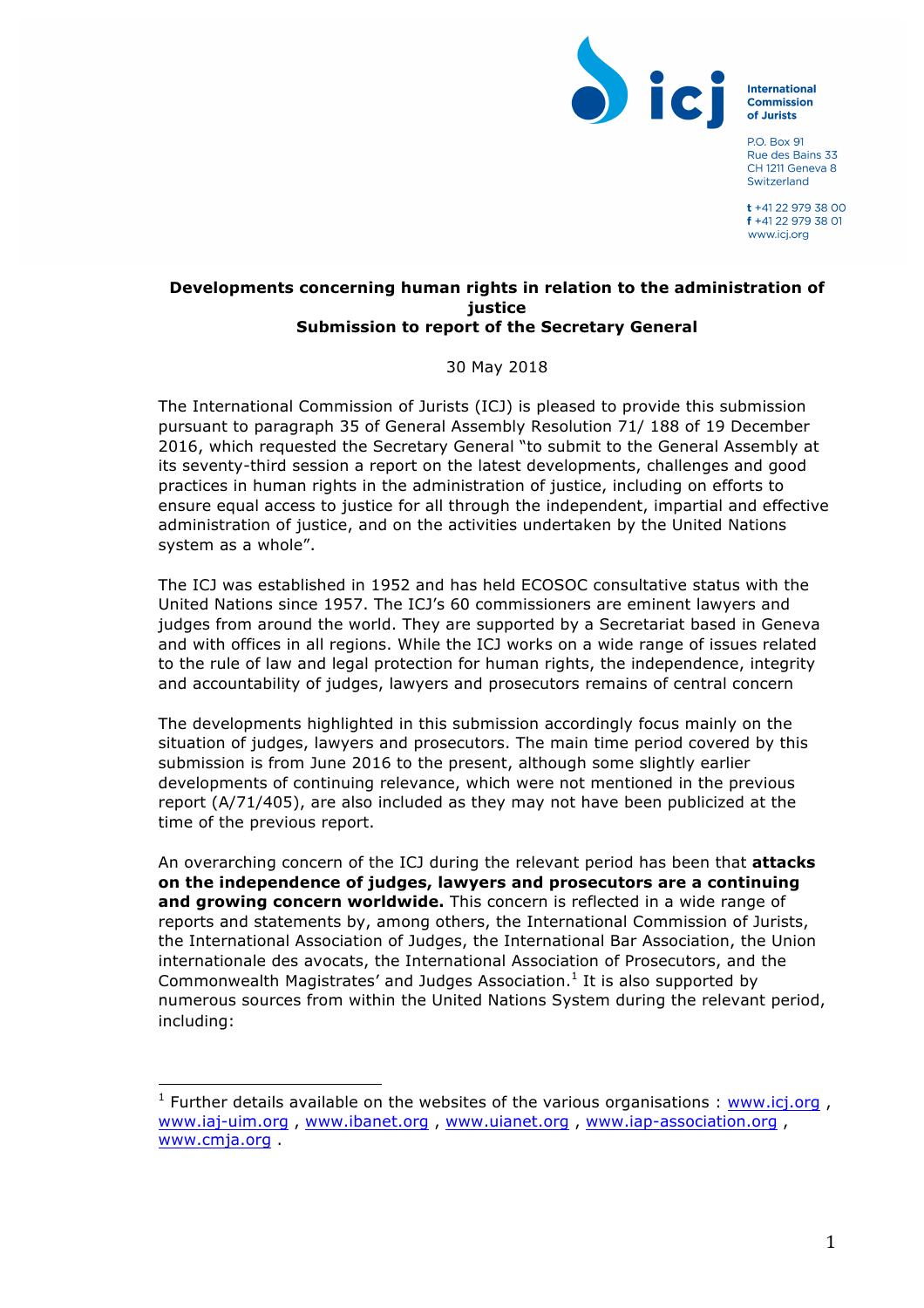• UN Human Rights Council Resolution 35/12 on the Independence and impartiality of the judiciary, jurors and assessors, and the independence of lawyers, adopted 29 September 2017, which stated in its Preamble:

"*Condemning* the increasingly frequent attacks on the independence of judges, lawyers, prosecutors and court officials, in particular threats, intimidation and interference in the discharge of their professional functions".

- Report of the Special Rapporteur on the situation of human rights defenders, Addendum, Observations on communications transmitted to Governments and replies received, UN Doc A/HRC/34/52/Add.1 (20 February 2017), paras 91, 338-350, 353, 362, 364, 367, 383, 391-394, 422, 430, 476, 479, 484, 487, 490, 491, 540-547, 548-549, 576, 583, 607, 634, 649, 692, 706-707.
- UN Special Rapporteur on the Independence of Judges and Lawyers:
	- $\circ$  Report to the Human Rights Council, 2017, UN Doc A/HRC/35/31, paras 36, 38, 41, 43, 44, 52, 53, 70, 74, 76-77, 107.
	- $\circ$  Report to the Human Rights Council, 2016, UN Doc A/HRC/32/34, paras 12, 35.
	- o Report to the General Assembly, 2017, UN Doc A/72/40, paras 2, 10, 18, 21-23, 27, 39-42, 52, 55-58, 60, 65, 72.
	- o Report to the General Assembly, 2016, UN Doc A/71/348, paras 26, 42-44, 46-47, 49, 52, 64, 69, 71-72, 75, 87, 96.
	- o Report on mission to Sri Lanka, 2017, UN Doc A/HRC/35/31/Add.1, paras 28, 31-32, 35-36, 43, 48, 50, 72, 80, 82, 84, 86-87, 90.
	- o Report on mission to Guinea-Bissau, 2016, UN Doc A/HRC/32/34/Add.1, paras 18, 31, 33, 36-46, 48-51, 53-54.
- Communications report of Special Procedures Communications sent, 1 June to 30 November 2017; Replies received, 1 August 2017 to 31 January 2018, UN Doc A/HRC/37/80 (19 February 2018), and the associated communications in the online database https://spcommreports.ohchr.org/ showing 81 communications were sent concerning the independence of judges and lawyers between 1 June 2016 and 30 May 2018.

Other relevant developments of potential interest include:

## UN Developments:

The UN Office on Drugs and Crime (UNODC) launched a global judicial integrity network that provides a global platform for support and learning. The assembly of judges, lawyers and other stakeholders, one of the largest groups of Chief Justices and other senior judicial actors ever assembled, adopted a declaration on judicial integrity *Published 3 May 2018.*

https://www.icj.org/wp-content/uploads/2018/05/Declaration-on-Judicial-Integrity-UNODC-event-2018.pdf https://www.unodc.org/ji/en/restricted/network-launch.html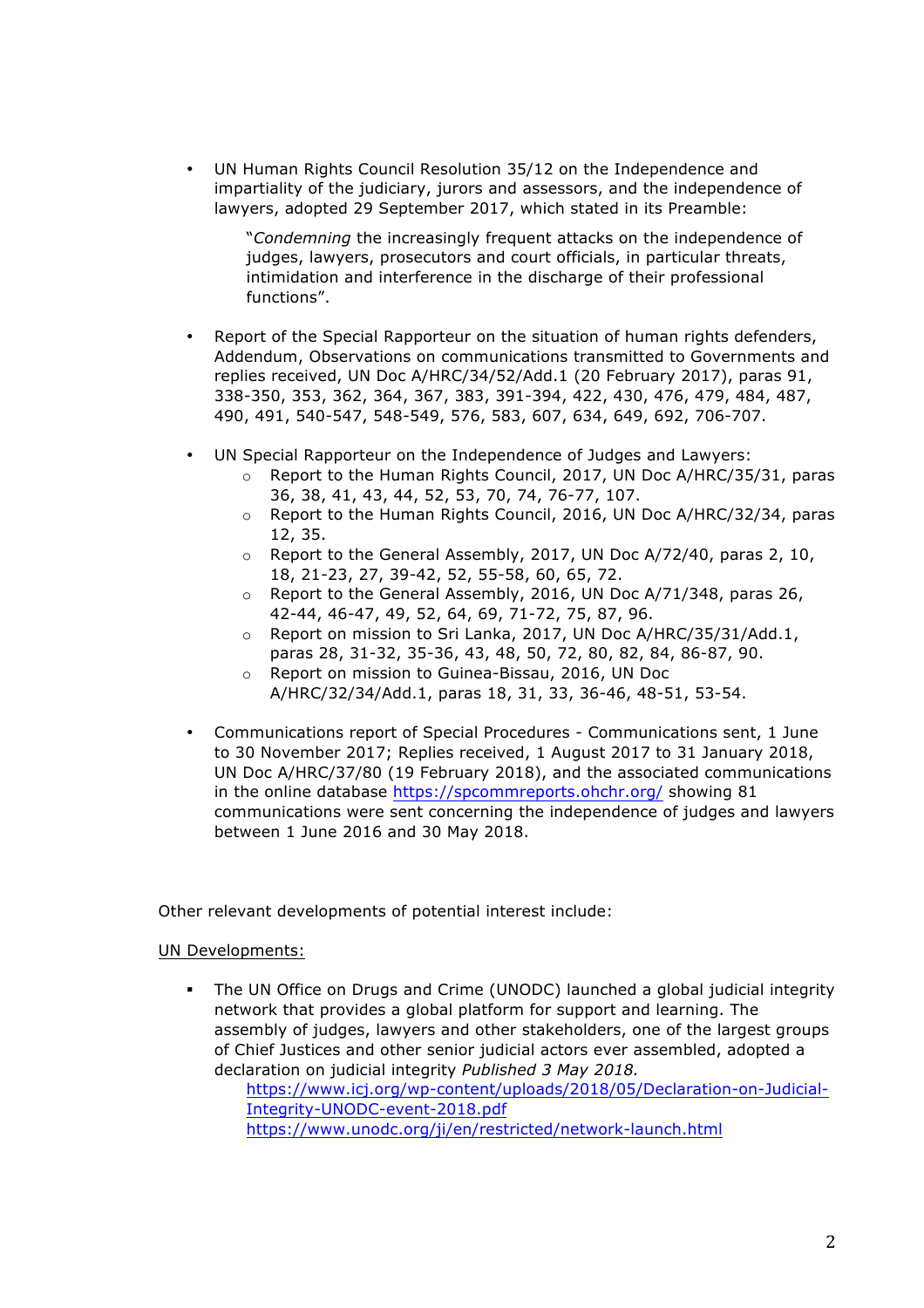http://www.unodc.org/ji/

- § UN Special Rapporteur on Independence of Judges and Lawyers report (A/HRC/ 35/31) in June 2017 made specific reference to various topics including:
	- The principle of separation of powers with particular attention to countries undergoing transition to democracy
	- How anti-terrorism measures affects the independence of the judiciary
	- Concerns in relation to judicial independence in states of emergency
	- Difficulty of women accessing the judiciary
	- Investing in children's human rights

• Education, training and capacity building for judges http://www.ohchr.org/EN/Issues/Judiciary/Pages/Annual.aspx

§ UN Human Rights Council Resolution 37/22 'Equality and non-discrimination of persons with disabilities and the right of persons with disabilities to access to justice'. Adopted 23 March 2018. (draft - A/HRC/37/L.35; final official version not yet published). Set out a series of legal and practical measures for ensuring equal participation and enjoyment of rights by persons with disabilities in their interactions with justice systems.

http://www.ohchr.org/EN/HRBodies/HRC/RegularSessions/Session37/Page s/ResDecStat.aspx

- UN Human Rights Council Resolution 36/16 on Human rights in the administration of justice, including juvenile justice, adopted 29 September 2017, set out a series of conclusions and recommendations to States for the better respect of human rights in the administration of justice.
- UN Human Rights Council Resolution 35/12 on the Independence and impartiality of the judiciary, jurors and assessors, and the independence of lawyers, adopted 22 June 2017, addressed a number of matters relevant to human rights in the administration of justice.
- § The Committee on the Elimination of Discrimination against Women (CEDAW) published General Comment No. 35 on gender-based violence, including numerous conclusions and recommendations relevant to the administration of justice. *Published 26 July 2017.*

http://www.ohchr.org/EN/HRBodies/CEDAW/Pages/Recommendations.asp x

Regional Developments:

§ The African Commission on Human and People's Rights adopted a set of principles and guidelines on countering terrorism. *Published 21 April to 7 May 2015*.

http://www.achpr.org/files/instruments/principles-guidelines-counteringterrorism/principles\_and\_quidelines\_on\_human\_and\_peoples\_rights\_while \_countering\_terrorism\_in\_africa.pdf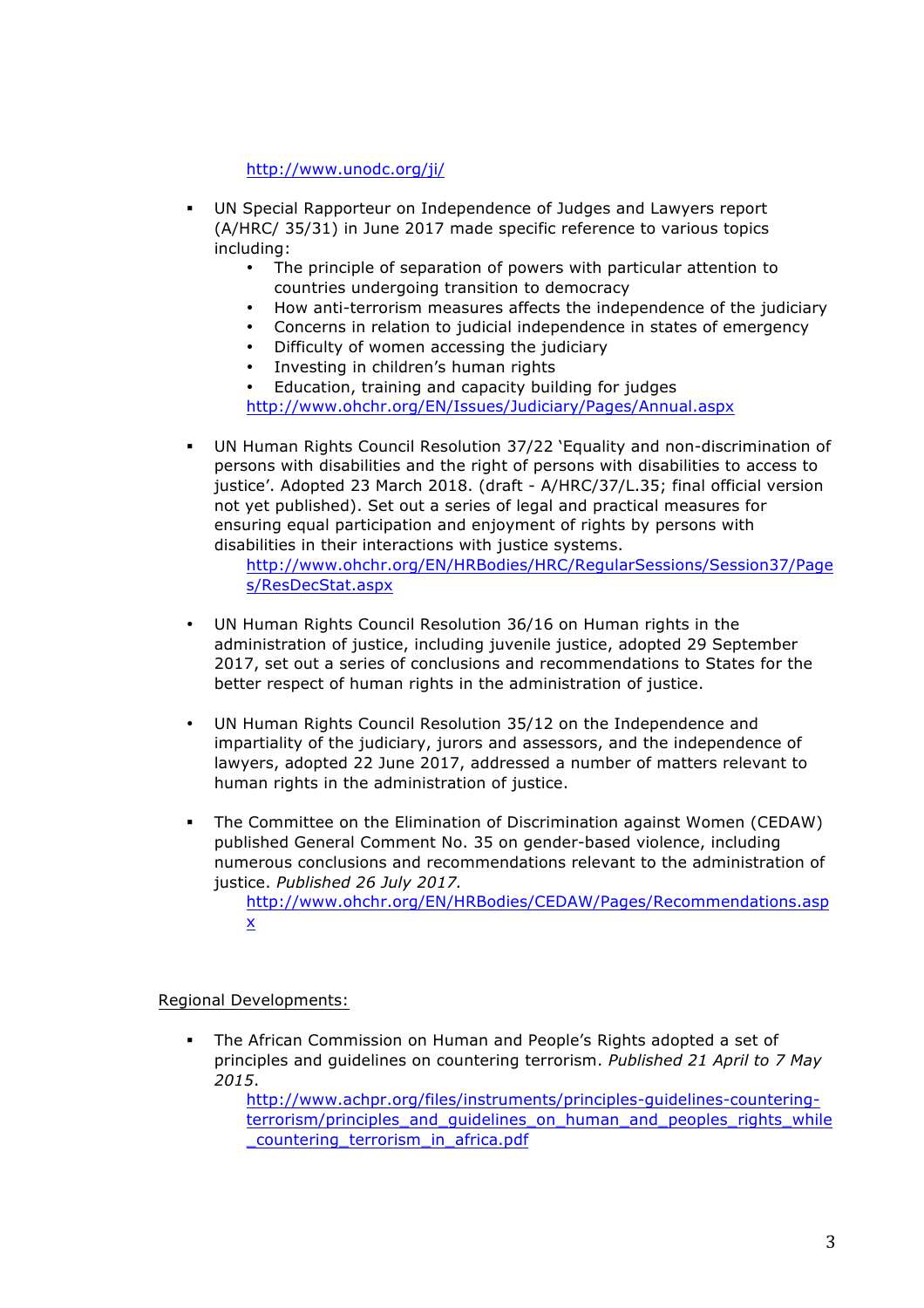§ The African Commission on Human and People's Rights published a set of guidelines on the conditions of arrest, police custody and pre-trial detention (Luanda Guidelines). *Adopted 9 March 2015.*

http://www.achpr.org/files/instruments/guidelines\_arrest\_detention/guidel ines\_on\_arrest\_police\_custody\_detention.pdf

- § The African Commission on Human and People's rights issued a General Comment No.4 on the right to redress for victims of torture and other cruel, inhuman or degrading punishment or treatment. *Adopted 11 May 2017*. http://www.achpr.org/files/instruments/general-comment-right-toredress/achpr\_general\_comment\_no.\_4\_english.pdf
- § The Consultative Council of European Judges' Opinion No.20 highlights the role of courts in ensuring uniform application of the law to reinforce legal certainty while preventing rigidity in the administration of justice. *Published 10 November 2017*.

https://rm.coe.int/opinion-no-20-2017-on-the-role-of-courts-with-respectto-the-uniform-a/16807661e3

§ The 2017 EU Justice Scoreboard provided by the European Commission examines the functioning of the justice system among member states using reliable, quantitative data.

https://ec.europa.eu/info/sites/info/files/justice\_scoreboard\_2017\_en.pdf

The EU adopted a package of fundamental Rules to standardize measures that protect the rights of suspects and accused in justice systems throughout Europe (some of the Directives were adopted before the relevant period of this submission, but the final ones were adopted only in late 2016). The six Directives are:

> • *Directive 2012/13/EU* on the right to information in criminal proceedings. http://eur-lex.europa.eu/legal-

content/EN/TXT/PDF/?uri=CELEX:32012L0013&from=EN

- *Directive 2010/64/EU* on the right to interpretation and translation in criminal proceedings. http://eur-lex.europa.eu/legalcontent/EN/TXT/PDF/?uri=CELEX:32012L0013&from=EN
- *Directive 2013/48/EU* on the right to access to a lawyer in criminal proceedings and in European arrest warrant proceedings and on the right to have a third party informed upon deprivation of liberty and to communicate with third persons and with consular authorities while deprived of liberty.

http://eur-lex.europa.eu/legalcontent/EN/TXT/PDF/?uri=CELEX:32013L0048&from=EN

• *Directive 2016/343 EU* on the strengthening of certain aspects of the presumption of innocence and of the right to be present at the trial in criminal proceedings. http://eur-lex.europa.eu/legal-

content/EN/TXT/PDF/?uri=CELEX:32016L0343&from=EN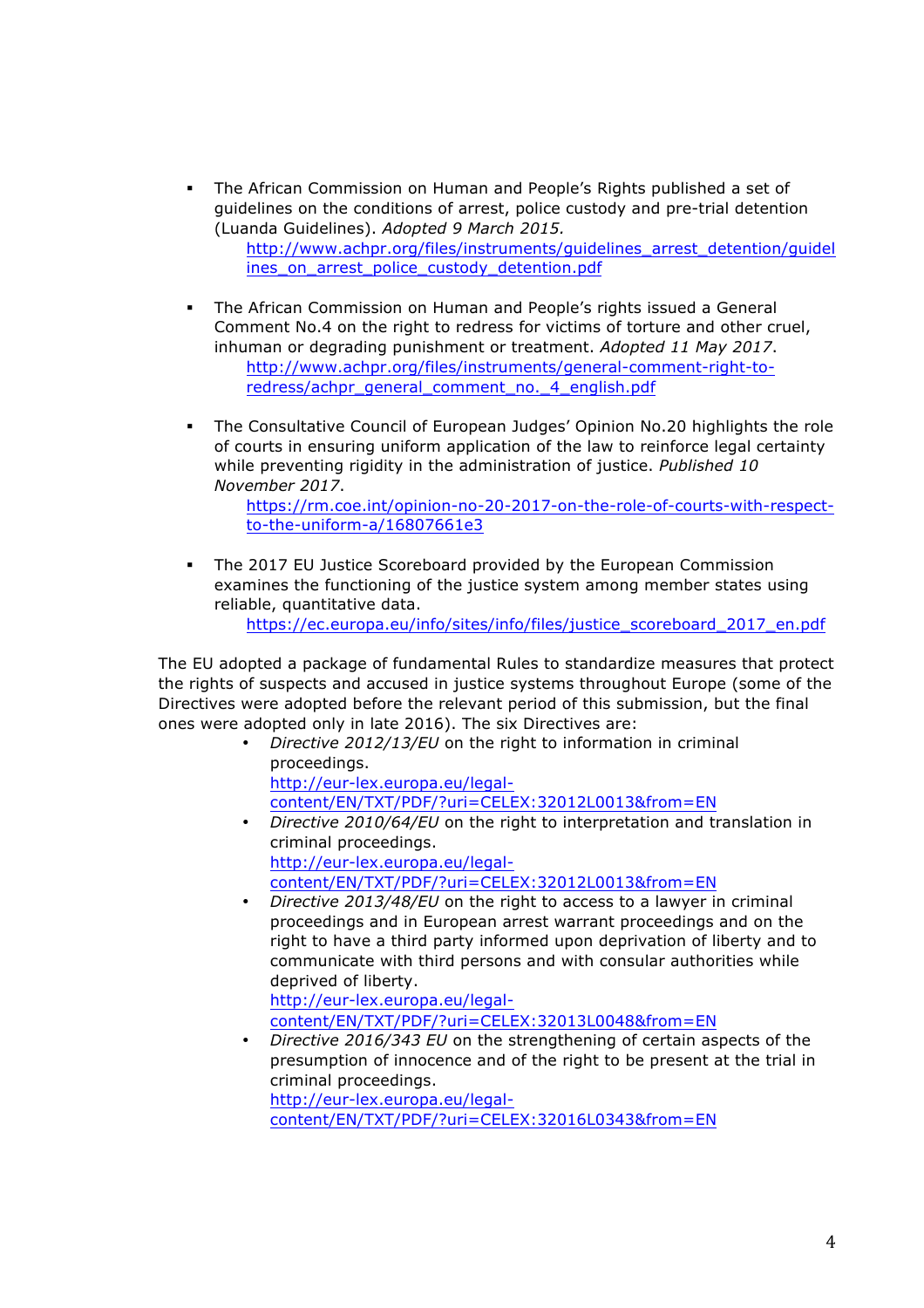- *Directive 2016/800 EU* on procedural safeguards for children who are suspects or accused persons in criminal proceedings. http://eur-lex.europa.eu/legalcontent/EN/TXT/PDF/?uri=CELEX:32016L0800&from=EN
- *Directive 2016/1919 EU* on legal aid for suspects and accused persons in criminal proceedings and for requested persons in European arrest warrant proceedings. http://eur-lex.europa.eu/legalcontent/EN/TXT/PDF/?uri=CELEX:32016L1919&from=EN
- § The Office for Democratic Institutions and Human Rights of the Organisation for Security and Cooperation in Europe convened an Expert Meeting on fair trial rights during states of conflict and emergency, which produced a number of conclusions and recommendations relevant to human rights in the administration of justice. *Published on 27/28 October 2016*. https://www.osce.org/odihr/317766?download=true
- § The African Court of Human and Peoples' Rights issued several groundbreaking judgments concerning the right to a fair trial in the administration of justice, including the cases of *Jonas v Tanzania (2017),* and *Onyachi and Njoka v Tanzania (2017)*.

http://justicehub.org/article/emerging-framework-all-africa-right-fair-trialafrican-court-human-and-peoples-rights-and

## Other Stakeholder Developments:

- § The International Association of Judges adopted an updated version of the Universal Charter of the Judge on *14 November 2017*. https://www.iaj-uim.org/universal-charter-of-the-judge-2017/
- § The International Association of Judges published a judicial anti-corruption compact *Published 16 August 2016*. https://www.iaj-uim.org/iuw/wp-content/uploads/2016/12/Judicial-AntiCorruption-Compact.pdf
- § The ICJ published a practitioners guide on Judicial Accountability, No.13. *Published June 2016*. https://www.icj.org/wp-content/uploads/2016/06/Universal-PG-13-

Judicial-Accountability-Publications-Reports-Practitioners-Guide-2016- ENG.pdf

- § The ICJ published a practitioners guide on Women's Access to Justice for Gender Based Violence No.12. *Published March 2016.* https://www.icj.org/wp-content/uploads/2016/03/Universal-Womensaccesss-to-justice-Publications-Practitioners-Guide-Series-2016-ENG.pdf
- § Experts at a meeting organized by the Association for the Prevention of Torture announced a set of guidelines to help law enforcement officers use